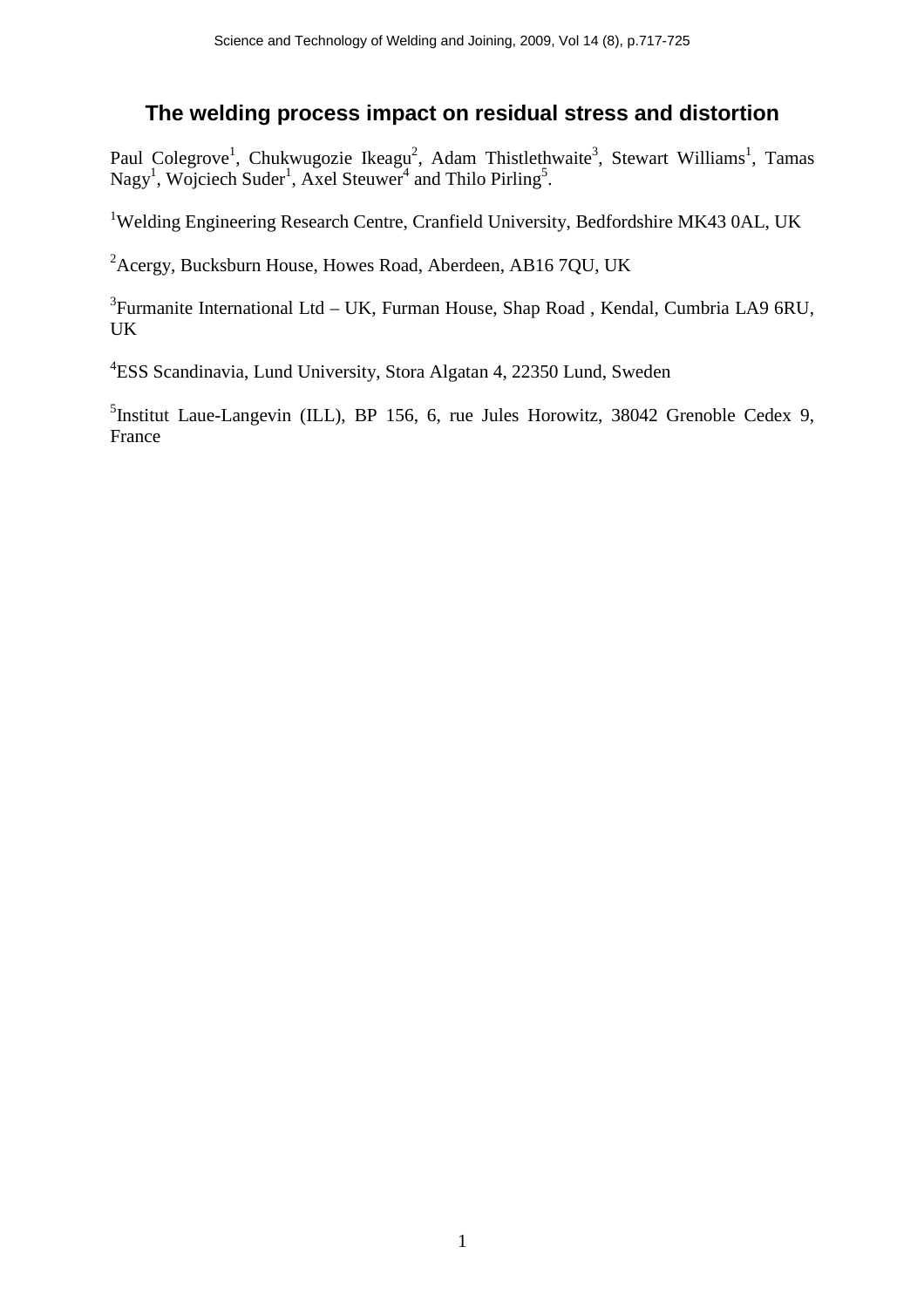#### **Abstract**

Residual stress and distortion continue to be important issues in shipbuilding and are still subject to large amounts of research. This paper demonstrates how the type of welding process influences the amount of distortion. Many shipyards currently use submerged arc welding (SAW) as their welding process of choice. In this manuscript we compare welds made by SAW with DC gas metal arc welding, pulsed gas metal arc welding, Fronius Cold Metal Transfer (CMT), autogenous laser and laser hybrid welding on butt welds in 4mm thick DH36 ship plate. Laser and laser hybrid welding were found to produce the lowest distortion. Nevertheless a considerable improvement can be achieved with the pulsed gas metal arc welding and CMT processes. The paper seeks to understand the relationship between heat input, fusion area, measured distortion and the residual stress predicted from a simple numerical model, and the residual stresses validated with experimental data.

Keywords: Welding, modelling, residual stress, distortion.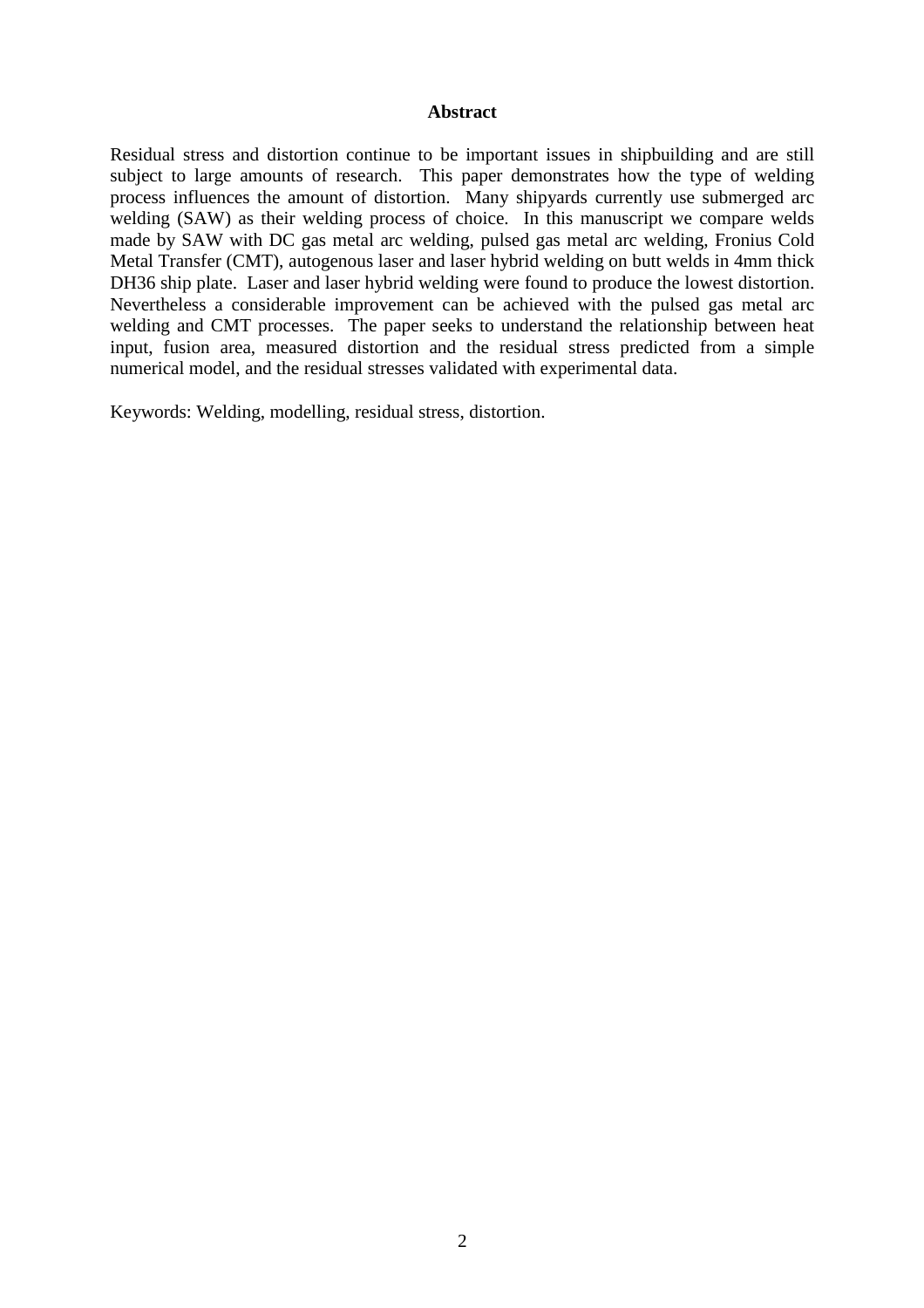#### **Introduction**

Two of the major problems of any welding process are residual stress and distortion. Extensive reviews of these problems have been written by Masubuchi<sup>1</sup> and Radaj<sup>2</sup> and a more recent review which focuses on the issues in the shipbuilding industry has been written by McPherson<sup>3</sup>. Residual stress is primarily caused by the compressive yielding that occurs around the molten zone as the material heats and expands during welding. When the weld metal cools it contracts which causes a tensile residual stress, particularly in the longitudinal direction. These stresses are shown diagrammaticallyin [Fig. 1](#page-15-0)(a). After welding a residual tensile stress remains across the weld centerline and causes a balancing compressive stress further from the weld zone as shownin [Fig. 1](#page-15-0)(b). The tensile residual stress on the weld line reduces the fatigue strength and the toughness, particularly when combined with any notches or defects associated with the weld bead.

To relieve some of the residual stresses caused by the welding process, the structure deforms, causing distortion. There are several modes of distortion, but the one that is most common, particularly in thin welded structures is buckling distortion, which is caused by the compressive stress in the parent material. Buckling distortion is becoming increasingly common due to the use of new high strength materials that enable the use of thinner sections with reduced critical buckling loads (and stresses)<sup>4</sup>.

It is often useful to examine the residual stress in terms of the Applied Weld Load (AWL). The AWL is the magnitude of the longitudinal tensile load and is obtained by multiplying the average tensile stress  $\sigma_{\text{max}}$  by the width of the tensile stress region<sup>4</sup>. Where the AWL exceeds the critical buckling load distortion occurs<sup>5</sup>. To reduce the AWL it is necessary to reduce either the *magnitude* or the *width* of the tensile stress region.

Reducing the AWL can be done by either processing or stress engineering. The processing method involves the use of a lower heat input e.g. laser welding<sup>6,7</sup> to reduce the width of the tensile stress region during welding. These methods generally have little effect on the magnitude of the tensile stress region which is typically around the yield value. Stress engineering methods are those that can be used during an existing welding process to lower the magnitude of the tensile stress region. These methods rely on the application of a tensile stress which reduces the compressive yielding and induces a tensile stretch in the material after welding $8$ .

Finally, some methods reduce the distortion without significantly reducing the weld residual stress or AWL. These include improved clamping and weld sequencing  $9^{\circ}$  and those methods that deal with the residual stress after it has been created. The most common methods are post weld heat treatment, flame straightening<sup>10</sup>, vibratory stress relief<sup>10</sup> and induction heat treatment methods $3$ .

This paper investigates the method of reducing the heat input to reduce the weld distortion and is an extension of the work reported in Nagy et al.<sup>11</sup>. It is divided into three parts, the first describes the experimental work, the second seeks to understand the experiments with a simple model that predicts the residual stress, and the final section compares these residual stress predictions with residual stress measurements from neutron diffraction.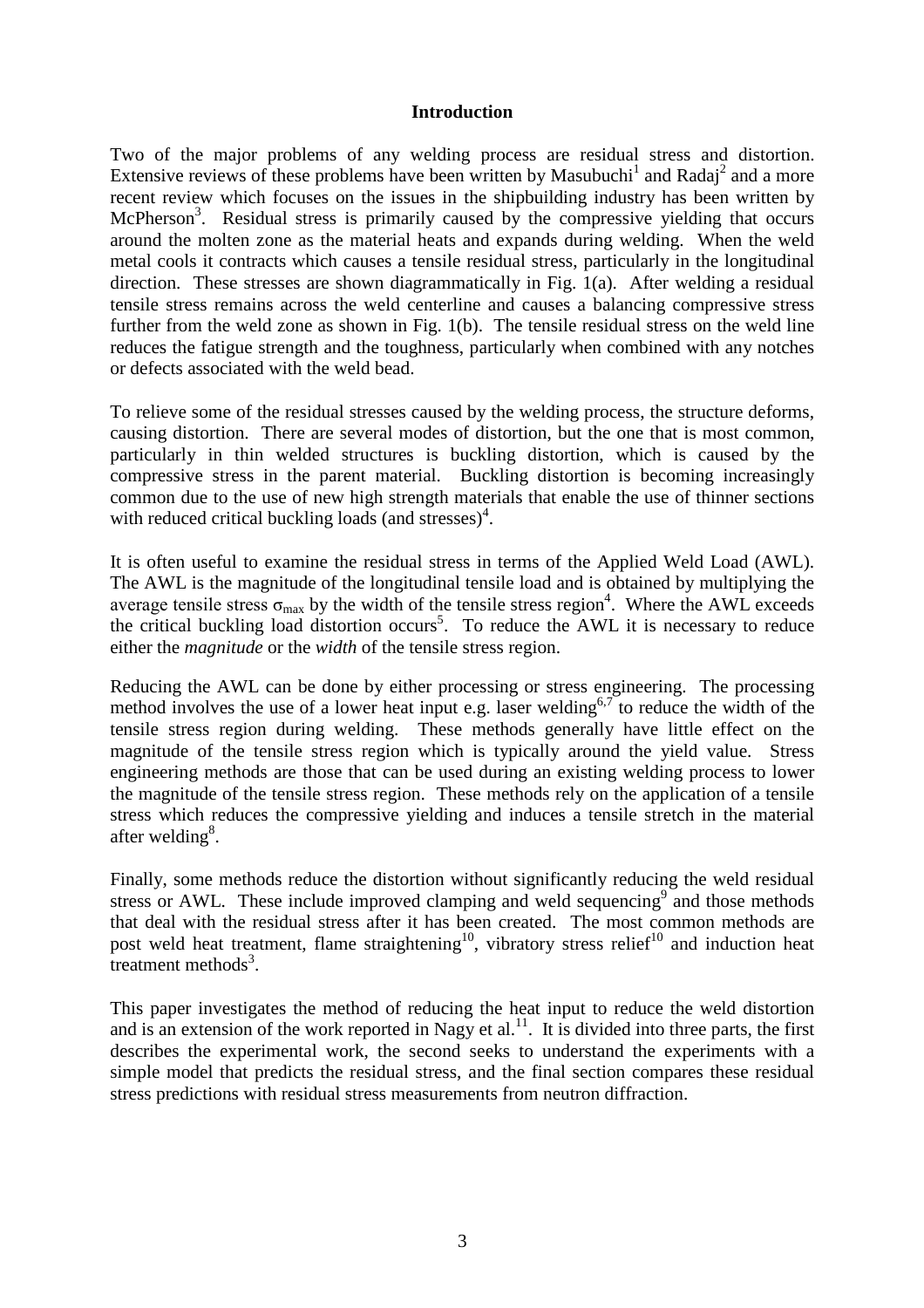## **Method**

## **Welding**

The investigation compared six processes: Submerged Arc Welding (SAW), DC Gas Metal Arc Welding (GMAW), Pulsed GMAW, Fronius Cold Metal Transfer (CMT), autogenous laser and hybrid laser. The material used for the investigation was  $500 \times 125 \times 4 \text{mm}$  ASTM A131 steel; grade DH36. The narrow width of the specimens ensured that the critical buckling load was low, so the distortion was large and could be easily measured. All the plates were rolled prior to welding to remove distortion (but not stress). [Table 1](#page-12-0) gives the typical compositional range. The yield strength is typically 350 MPa and the ultimate tensile strength is between 490 and 620 MPa. All processes except for autogenous laser and SAW used ARCWELD A18 Plus, 1.2 mm diameter filler wire and a shielding gas that contained Argon with 20%  $CO<sub>2</sub>$ . The SAW process used ESAB OK Autrod 12.22 copper coated, 3.2 mm diameter wire with Oerilikon OP 122 as the top flux and Oerilikon PIE UP 18 as the bottom flux. A closed square butt joint preparation and copper backing was used for all processes except CMT. This joint preparation was used because it requires the least preparation in a production environment. CMT used a single sided V-butt joint preparation with a  $90^\circ$  included angle and a copper backing bar since the process had insufficient power to use the closed square butt preparation.

The clamping arrangement used for the experiments is shownin [Fig. 2](#page-15-1). The specimens were clamped to a large baseplate which had grooves for the backing bar and thermocouples. Consistent pressure along the weld length was crucial to producing high quality welds, due to its effect on the heat loss through the backing bar. Tacking of the plates was required to avoid plate separation during welding.

The thermocouples were spot welded to the underside of the plates due to the restrictions imposed by the clamps and the flux in SAW. Temperature was measured at distances of 15, 30 and 60 mm from the weld centerline and K-type thermocouples were used at all locations. Monitoring of the current, voltage and wire feed speed was done with a Triton Electronics Limited's AMV 4000 arc watch system. This system calculated the average weld power input by averaging the instantaneous voltage multiplied by the instantaneous current. The weld heat input was then calculated by dividing by the weld travel speed and including an efficiency factor for the process. 85% was used for SAW and 80% was used for the GMAW processes based on  $Kou<sup>12</sup>$ . An efficiency of 90% was assumed for the laser power in the two laser processes based on Fuerschbach<sup>13</sup>. This issue is discussed further in a later section.

The welding parameters were developed by trial and error and are summarizedin [Table 2](#page-12-1). The welds were principally evaluated by visual examination and with BS EN 25817:1992 (ISO 5817:1992) intermediate quality level C as a guide. It should be noted that proper procedure development should involve other examinations such as metallography and mechanical testing (hardness and Charpy test). In using this standard, the following were ensured.

- Good bead penetration
- Adequate capping and smooth bead appearance
- Absence of surface defects such as undercuts.

## **Post-weld Analysis**

The distortion of each of the plates was measured after welding with six Mitutoyo IDU Digimatic displacement transducers across a grid where the measurement points were spaced 50 mm apart. The length of each of the specimens was reduced to 450 mm to enable consistent distortion measurements. Welds from each of the processes were sectioned,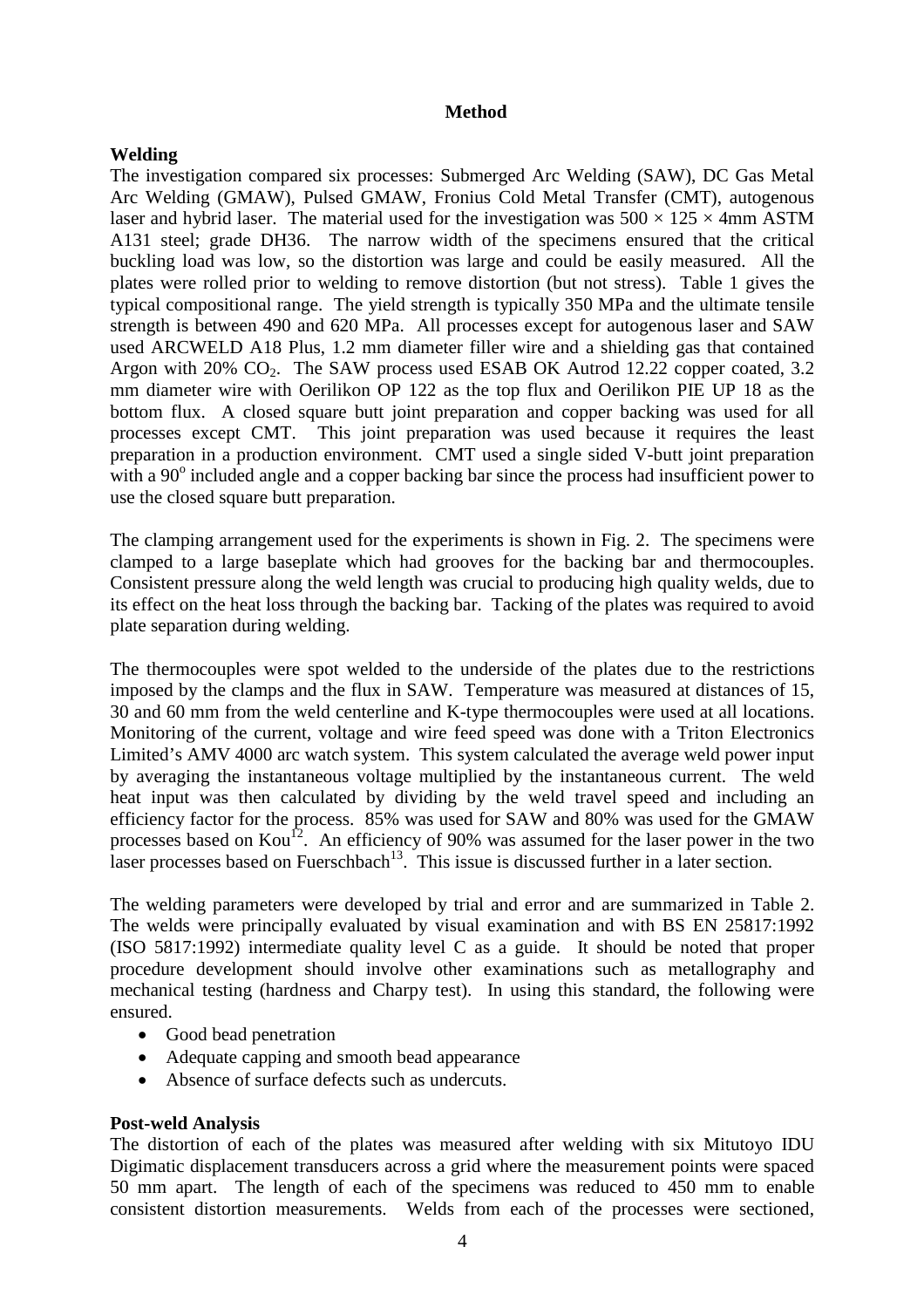polished and then etched with Nital (2% Nitric acid in ethyl alcohol) before examination under the microscope.

Hardness was measured with a Vickers micro hardness testing machine. For SAW, DC GMAW, Pulsed GMAW and CMT, the indentation points were made 1mm apart across the section, while measurements were made every 20μm for the hybrid and autogenous laser processes.

#### **Results**

High quality welds were obtained for all processes except DC GMAW and autogenous laser. The DC GMAW process was very sensitive to the welding parameters. Incorrect settings led to either burn-through (too much heat) or lack of penetration (too little). High quality welds were however achieved with the pulsed GMAW process: the lower heat input avoiding the problem of burn-through while the peak current provided sufficient arc pressure to achieve full penetration. The autogenous laser weld had significant undercut, which would be resolved by the addition of filler wire. In all welds, but particularly those with the higher heat inputs consistent clamping along the weld length was crucial to the production of high quality welds.

A typical plot of the measured distortion for SAW is shownin [Fig. 3](#page-16-0), and shows first order buckling distortion. First order buckling was observed for all the welds apart from autogenous laser weld where the distortion was negligible. The SAW also demonstrates a small amount of angular distortion which is just discernablein [Fig. 3.](#page-16-0) The angular distortion for all other welding processes was negligible.

The distortion index for each weld was found by averaging the distortion measurements across the plate, which is plotted against the heat inputin [Fig. 4](#page-16-1) (a). The trend line shows a near linear relationship between the heat input and distortion index. The greatest deviation from this trend is for the DC GMAW process. There is an even a stronger correlation between the heat input and the fusion area as shownin [Fig. 4](#page-16-1)(b). Further evidence of the difference in heat inputs between the processes is provided by the plot of the peak temperatures verses the distance from the weld centerlinein [Fig. 5\(](#page-17-0)a). Finally the residual stress measurementsin [Fig. 5](#page-17-0)(b) illustrate how the tensile peak widens with increasing heat input. There is very little difference in the magnitude of the tensile peak between the different welding processes. The results for the autogenous laser process are perhaps slightly lower, and there was considerably greater noise in these values than for the other processes.

Each of the welds was sectioned and the microstructure examined. Even though there were significant differences in the weld microstructures there was remarkably little difference in the hardness values of the base material, HAZ and weld metal as shownin [Fig. 5](#page-17-0)(c). The one exception is the autogenous laser process which had an unacceptably high hardness in the fusion zone.

#### **Discussion**

Making an adequate comparison of the different welding processes is difficult given the widely different travel speeds used. Nevertheless, the high heat input and distortion of the SAW is abundantly clear: both being almost twice as much as the other arc welding processes. Therefore there is a clear advantage in using an alternate welding process to lower distortion. Overall, a distortion reduction of 20-70% is realizable with the GMAW processes over the SAW process and 80-95% reduction is possible with the laser processes.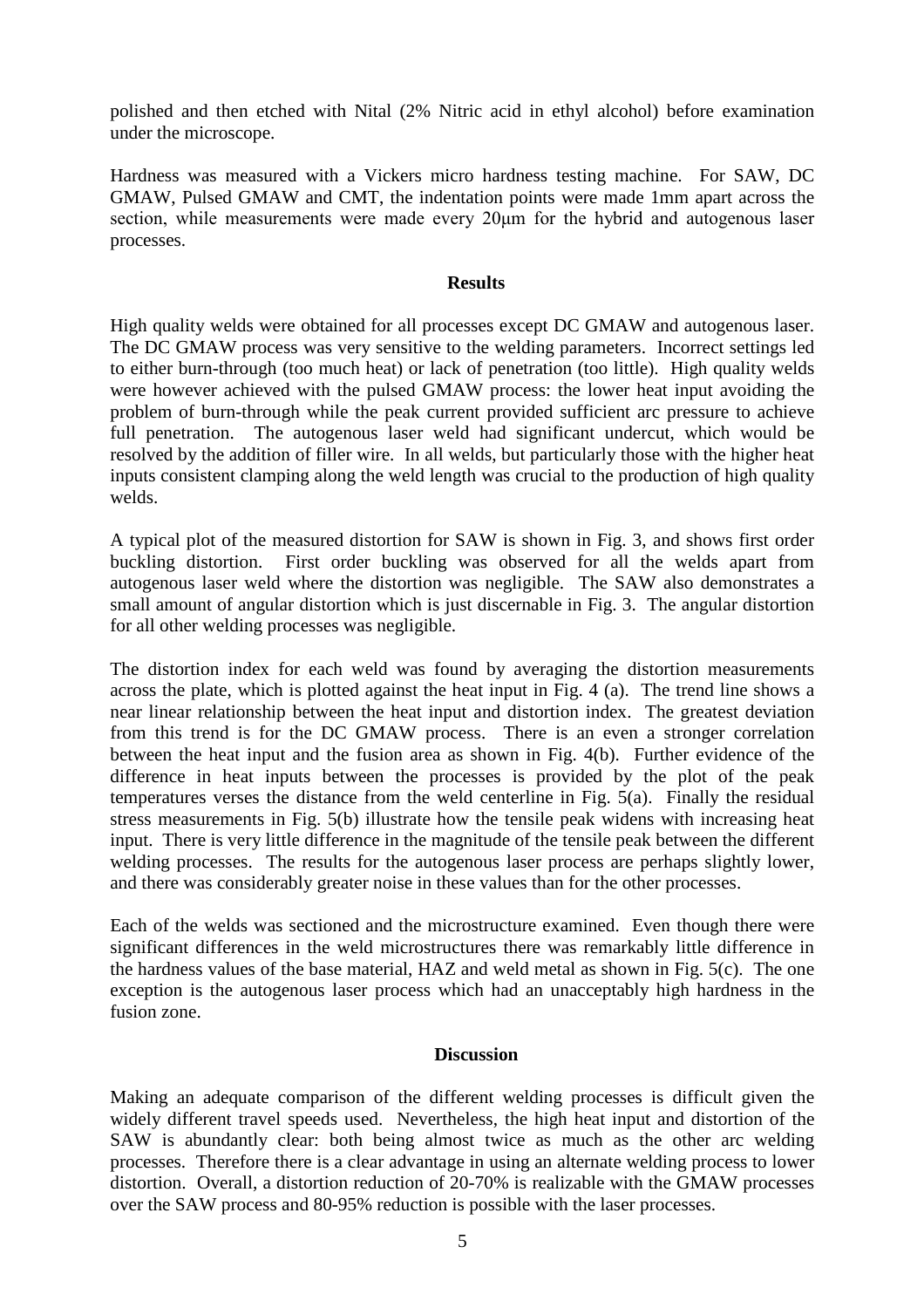The near linear relationship between the heat input and fusion areain [Fig. 4](#page-16-1) (b) is perhaps more fortuitous for these set of experiments than a general rule that can be applied to all welding processes. Nevertheless higher heat inputs do result in more material being melted and they provide further verification of the heat input calculations.

As mentioned in the introduction, the amount of distortion depends on the applied weld load (AWL). For all processes except autogenous laser, the tensile strength in the weld region is nearly constant. Therefore the AWL is linearly dependent on the *width* of the tensile stress region. The width will be approximately proportional to the area of the fusion zone. Therefore the linear increase in fusion zone area with heat input, implies that there will also be a linear increase in the AWL. This link between AWL and heat input has also been demonstrated by James et al.<sup>4</sup>.

The other main finding, that heat input and distortion have a near linear relationship [\(Fig. 4](#page-16-1) (a)) is supported by the findings of Michaeleris et al.<sup>14</sup> who showed a near linear increase in distortion with AWL (and hence heat input as discussed above) above the critical buckling load. Furthermore, the trend line suggests that the critical buckling load is not exceeded for heat inputs below about  $0.12 \text{ kJ mm}^{-1}$  based on the *x* axis intercept for this plate geometry. To summarize, there is a near linear relationship between the AWL, fusion area, heat input and distortion index for the welds analysed in this study.

The results for the residual stress measurements indicate that the width of the tensile peak increases with heat input, as expected. Note however that the residual stress of the CMT and Pulsed GMAW processes are almost identical. It should be noted however that the amount of reinforcement with the CMT weld is considerably less, in part due to the edge preparation. Therefore the Applied Weld Load for this weld will be lower than for the Pulsed GMAW which explains the greater distortion with this weld.

The peak temperatures provide further verification of the heat input findings, with a similar order being observed. Note, that some of the low speed processes, e.g. CMT, can have relatively high temperatures in the far field (60 mm away from the centerline) because there is more time for the heat to diffuse away from the arc.

Finally all of the weld hardness levels are within the acceptable level of  $350HV^7$ , with the exception of autogenous laser. In this case, the low heat input and high welding speeds contributed to a rapid cooling rate which led to the formation of lower bainite, and possibly some martensite being present. A more detailed analysis of a similar autogenous laser weld in DH 36 steel<sup>7</sup> showed that the weld metal contained bainite and Widmanstatten ferrite.

In addition, the autogenous laser process requires very tight tolerances and cannot tolerate any gaps between the plates. This leads to very poor process robustness and quality. To capture t[he differences between the processes, a qualitative comparison has been attempted in](#page-13-0) Table 3. Overall, the hybrid laser and pulsed GMAW have the most advantages and the least disadvantages. The final choice will depend on whether the hybrid laser's high productivity and low distortion offsets the added cost and safety issues associated with this process.

## **Modeling**

## **Description of Model**

3-dimensional models for welding the thermal cycle and residual stress in welding are now in common use as a research tool for both academic and commercial purposes<sup>15-19</sup>. The models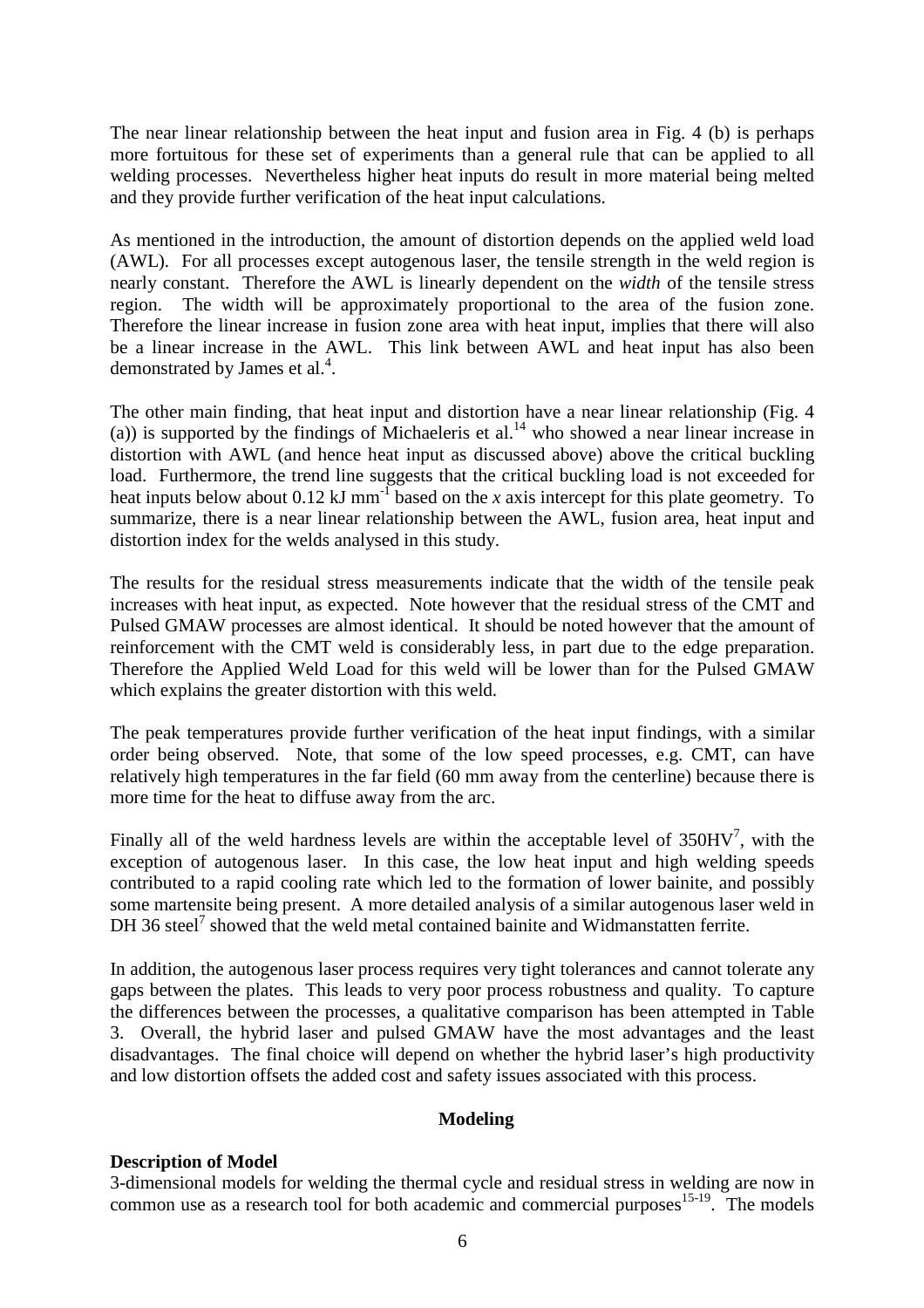use a transient 3-dimensional thermal model which is coupled to an elastic-plastic model for calculating the stress and strain. The loading on the elastic-plastic model is calculated from the thermal expansion at each time step. During the last time step the plate is allowed to cool, giving the as-welded residual stress. Computational time is often an issue with these models due to the need to calculate both the temperature and stress at each time step. Although a steady state approach is trivial for the heat flow, such an analysis cannot be used easily for residual stresses. Various methods have been used to reduce the solution time and include:

- 2-dimensional thermal and plane strain elastic-plastic models<sup>5</sup>. These models use a mesh which is orientated in a plane transverse to the welding direction. Although some accuracy is lost with the 2-dimensional approximation, the residual stress results compare favourably with experiments. The stress field from the 2-dimensional model can be applied to a three dimensional elastic model using a thermal loading, which enables the prediction of distortion $14$ .
- Analytical methods<sup>20</sup>. These use a thermal model to calculate the maximum temperatures and the weld bead. The temperature data is then used to calculate the transverse 'Thermal Contraction Strain' (TCS) via the size of the weld bead and the longitudinal 'Mismatched Thermal Strain' (MTS) via the magnitude of the maximum temperature. These strains are then applied as a thermal load to a 3-dimensional elastic model which predicts the distortion. This method is similar to the previous one and differs in the analytical rather than computational method for calculating the thermal loading which makes it more efficient.

The model presented in this paper uses the former approach. It is used to get a better understanding of the differences between the processes through prediction of the longitudinal residual stress and in particular the far field compressive stress that causes buckling distortion. Note that prediction of distortion from the residual stress has not been attempted.

Although there are many similarities with the Michaleris and DeBiccari model, the current model differs from it in one major respect. Rather than using a 2-dimensional model for both the thermal and structural aspects, a 3-dimensional steady state model is used for the thermal field. A series of temperature slices from this model are shownin [Fig. 6](#page-18-0). These twodimensional temperature slices (in the *y-z* plane) are then transferred to the 2-dimensional elastic-plastic model. Note that in practice many more slices are taken, particularly around the weld pool – the diagramin [Fig. 6](#page-18-0) is purely illustrative. Any differences with Michaleris and DeBiccari are expected to be minor, and due to forward heat conduction that is permissible in the 3-dimensional thermal model, but not accounted for in the simpler 2 dimensional thermal model.

For each slice a plane strain analysis is carried out to determine the thermal strain (and hence stress) imparted by the temperature field. This strain is used as the initial condition for the analysis of the subsequent slice and this allows the development of stress to be determined. The stress analysis is carried out against the direction of welding i.e. from the cool base metal, through the heat source, along the trailing thermal gradients and back to metal at room temperature. This ensures that the final residual stress plot has taken account of the prior temperature and stress/strain history. With this in mind it is clear that it is important to minimize the distance between each slice if accurate stress predictions are required as important phenomena occurring between slices may be missed. Therefore the density of the slices around the weld region is increased due to the large thermal gradients.

## **Model Application**

A model of each of the welds was created with the Comsol Finite Element package. The thermal properties used for this model are identical to those used in Michaleris and DeBiccari<sup>5</sup>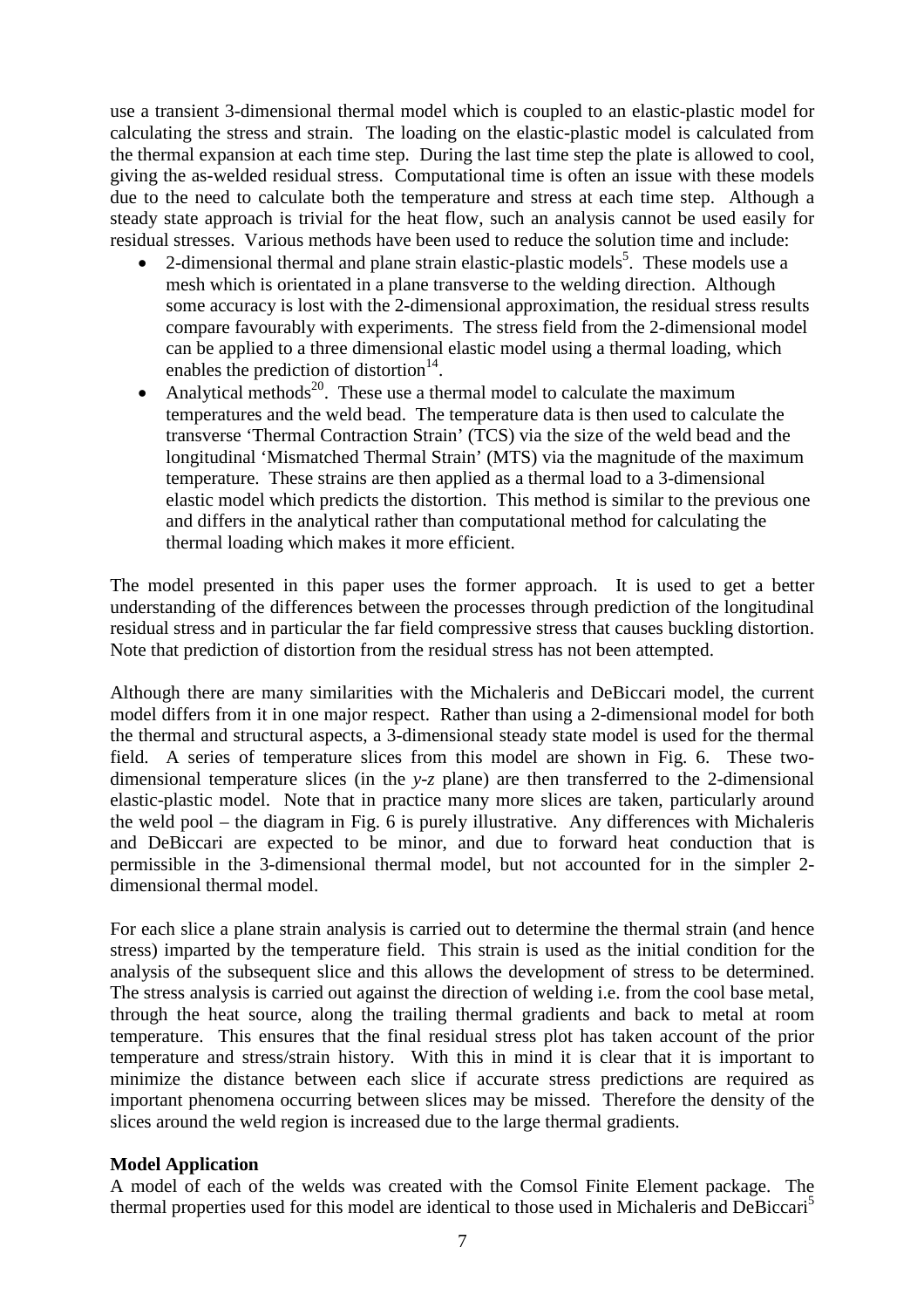who used the properties for mild steel. There is little difference in the thermal properties with alloy content for structural steels. These properties use an artificially high thermal conductivity for temperatures greater than  $1500^{\circ}$ C, to capture the convective heat transfer in the weld pool. The latent heat of fusion was included in the model by artificially increasing the specific heat around the melting temperature. The size of the latent heat was tested and had virtually no effect on the magnitude of the final residual stress.

The heat source was represented with a conventional double ellipsoid heat source<sup>21</sup> for all processes including the laser processes.

$$
q_f(x, y, z) = \frac{6\sqrt{3}r_fQ}{abc_f\pi\sqrt{\pi}} \exp\left(-3\frac{x^2}{c_f^2} - 3\frac{y^2}{b^2} - 3\frac{z^2}{a^2}\right) \quad x > 0
$$
  

$$
q_b(x, y, z) = \frac{6\sqrt{3}r_bQ}{abc_b\pi\sqrt{\pi}} \exp\left(-3\frac{x^2}{c_b^2} - 3\frac{y^2}{b^2} - 3\frac{z^2}{a^2}\right) \quad x < 0
$$
 [1]

where:

 $x, y, z, a, b, c_f$  $x, y, z, a, b, c_f$  $x, y, z, a, b, c_f$  and  $c_b$  are defined in [Fig. 7](#page-18-1);

*Q* is the input power, including a factor for efficiency;

 $r<sub>b</sub>$  and  $r<sub>f</sub>$  are factors for distributing the power between the front and back of the weld. They must add to 2 and have been distributed as:

$$
r_f = \frac{2c_f}{c_f + c_b}
$$
 and  $r_b = \frac{2c_b}{c_f + c_b}$ 

The authors acknowledge that better representations such as a point and line heat source<sup>22</sup> could have been used for the laser process, but this method was used to simplify the model's implementation. The size parameters (*a,* and *c*) used in the double ellipsoid heat source are shownin [Table 4](#page-14-0) and equal the weld pool size. Note that the thickness parameter, *b* is assumed to be the plate thickness of 4 mm. This is possibly not ideal, as Goldak and Akhlaghi<sup>23</sup> suggest using values 10% smaller than those of the weld, however the difference is small and not expected to have a significant effect on the residual stresses predicted. Finally, the travel speeds used for each process are shownin [Table 2](#page-12-1).

Heat loss occurs primarily from the underside which is in contact with the backing bar. This is modelled with a convective heat transfer coefficient which becomes one of the two main unknown variables in the model. The other unknown variable is the weld efficiency (which affects the weld power input). A trial and error approach was used to determine the value of these parameters. The thermal profile at the locations used for the thermocouples was determined and compared with the experimental results. By adjusting these two parameters the thermal profiles were matched to within  $\pm 15^{\circ}$ C.

One of the most crucial aspects of the structural model is the material strength. The model uses elastic perfectly plastic material properties and ignores the phase changes that occur in the real material. The yield strength was varied between the processes, with the value being inferred from the average weld metal hardness. ASTM A370 Tables 2 & 3 were used to approximate tensile strength from the weld hardness values, and a tensile/yield strength factor of the 1.58 was used to determine the approximate room temperature yield strength of the weld metal in eachcase. [Table 5](#page-14-1) shows the yield strengths obtained using this technique.

Temperature dependent yield strength values for the weld metal were inferred by offsetting the standard curve for the welding wire from Fig. 5 of Michaleris and DeBiccari<sup>5</sup> by the difference between the standard value and that stated in [Table](#page-14-2) 5.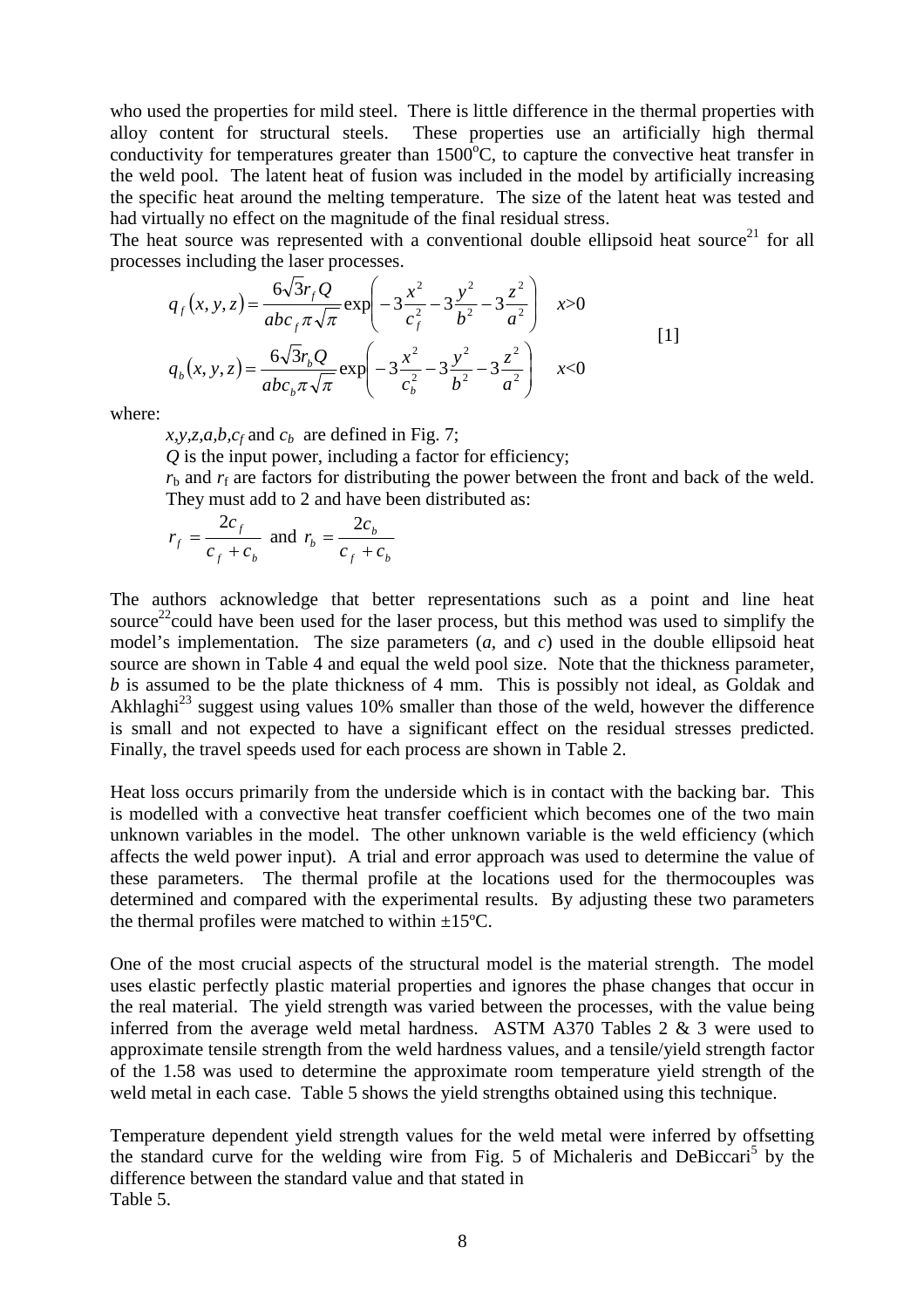## **Results**

Unfortunately it was not possible to obtain results for the SAW process due to instability problems that were likely to be caused by the high heat input for this process. No problems were experienced for the remaining five processes.

The weld efficiency and heat transfer coefficient values that gave best agreement with the thermocouples are shownin [Table 6.](#page-14-3) The efficiency of all processes apart from CMT was lower than those reported in  $Kou<sup>12</sup>$ . [Fig. 8](#page-18-2) illustrates the predicted longitudinal residual stress for each process. The residual stresses are generally near the yield values and are high and narrow for the laser process and lower and broader for the remaining processes.

To understand how the residual stress relates to a loading that causes distortion, the residual stress predictions were multiplied by the area over which the stress acts. This value is plotted against the heat input and compared with the distortionindex [Fig. 9.](#page-19-0)

#### **Discussion**

Some caution needs to be used in interpreting the values of weld efficiency and convective heat transfer coefficientin [Table 6.](#page-14-3) The solutions shown were the best fit for the simple model used and there may be other solutions possible, particularly where more complex boundary conditions on the underside of the weld are used. For example, models that capture the relatively good heat transfer to the backing bar near the weld region would be more realistic and would lead to different heat transfer coefficients and weld efficiencies than those reported.

In all cases except the CMT process, the efficiency predicted by the model was 10-20% lower than the generic values provided in  $Kou<sup>12</sup>$ . More recent arc efficiency measurements by Joseph et al. gave values in the range 67 to 82% for GMAW and are closer to those reported in this work. Measuring the arc efficiency is difficult and the method described above is likely to be less accurate than using direct calorimetric measurements<sup>24</sup>. The other unknown parameter calibrated in the weld was the convective heat transfer coefficient. This showed a significant variation between the welds which may (in-part) be due to variation in the clamping conditions.

The predictions of the longitudinal residual stress profile are typical of this kind of model<sup>5</sup> and show a flat compressive stress distribution with distance from the weld. The laser process has the greatest peak due to the harder microstructure. The peak value found for the remaining processes is similar, but widens with the greater heat input resulting in a greater weld load. There is a direct relationship between the weld load and the measured distortion as seenin [Fig. 9.](#page-19-0) Based on these results the critical buckling load is likely to be between 20-25 kN. The distortion of the laser welds and the autogenous laser weld in particular is likely to be inherent in the plate and/or angular distortion. A very similar relationship between the AWL and distortion index has been reported in Michaleris et al.<sup>5,14</sup>. The main difference with the published work is that the distortion index is measured experimentally, rather than being an output of a model.

#### **Residual Stress Measurements**

## **Methodology**

The residual stresses of each of the samples were measured by neutron diffraction on the SALSA Engineering Beamline at the Institut Laue-Langevin in Grenoble, France during beam time allocation 1-01-56. Each of the specimens was cut down to 385 mm in length for the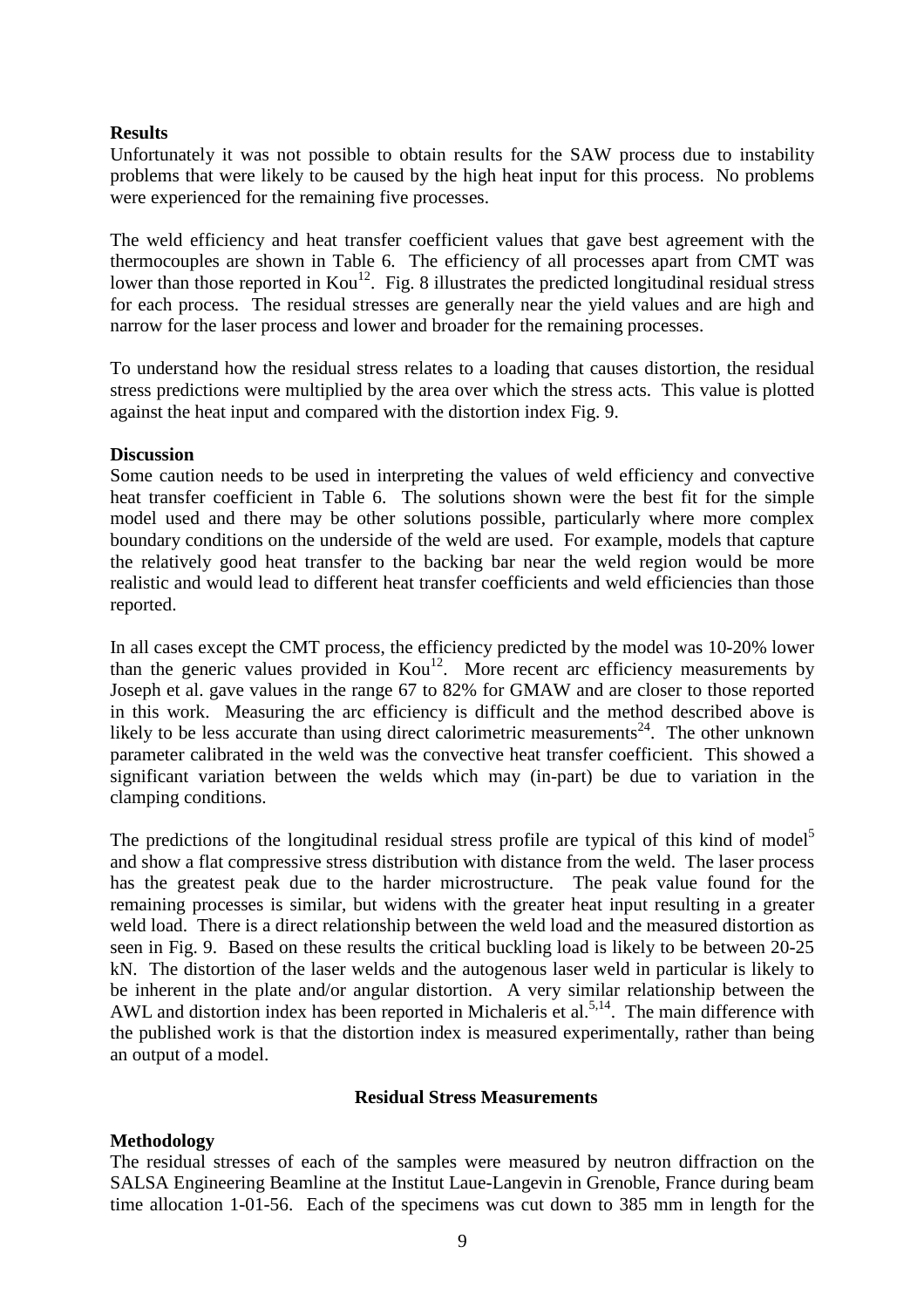purpose of this experiment, and the strains were measured transverse to the weld direction half way along the length. The residual stresses were inferred from the strains in the longitudinal, transverse and normal directions assuming a biaxial stress system. The SALSA instrument used a wavelength of 1.694 Å and the diffraction peak Fe-211 at  $2\Theta$ =88.5° was measured to obtain cuboidal gauge volumes. The primary and secondary slits were positioned approximately 40 mm away from the gauge volume. The gauge volume, as defined by the slit sizes was  $1 \times 1 \times 0.9$  mm<sup>3</sup> for the longitudinal strains and  $1.5 \times 1.5 \times 10$  mm<sup>3</sup> for the normal and transverse directions. 1 mm steps were used to capture the residual stresses in the weld region which was increased to 10 mm in the parent material, away from the weld. Each measurement point counted 1500 neutrons to ensure a good quality diffraction peak. Finally, the strain free lattice spacing was found from equations that assumed the stress normal to the plate surface was zero (biaxiality).

## **Results and Discussion**

The longitudinal residual stresses across the six welds are shownin [Fig. 10](#page-20-0)(a) and a comparison of the weld region with the model predictions is shownin [Fig. 10\(](#page-20-0)b). The results indicate that the width of the tensile peak increases with heat input, as expected. Note however that the residual stress of the CMT and pulsed gas metal arc welding process are almost identical, indicating comparable (absorbed) heat input for the two processes.

The comparison between the model and experimental predictionsin [Fig. 10\(](#page-20-0)b) is particularly interesting. Although the magnitude of the peak stresses is not well represented by the model, there is remarkably good agreement in the *width* of the tensile stress regime. This result is pleasing given the simplifying assumptions made in the model. The magnitude of the tensile peak produced by the model is primarily a function of the yield tensile stress vs. temperature data. Since this was not measured for the material used in the experiment it is hardly surprising that there is a discrepancy. In addition, there is very little variation in the peak residual stress between the processes, unlike the model predictions. In particular, the measured residual stress for the laser weld is slightly lower than the other processes and does not appear to be affected by microstructural hardening. It is unclear why this should be the case, although there was relatively large point-to-point scatter in the residual stress data for the laser weld.

## **Conclusions**

Through a comparison of the SAW, DC GMAW, pulsed GMAW, CMT, hybrid laser and autogenous laser processes this paper has demonstrated:

- The clear link between the heat input and the measured distortion for a range of welding processes on 4mm thick DH36 ship plate.
- A linear relationship between the fusion area and heat input.
- The advantages and disadvantages of the six welding processes. The comparison suggested that either the hybrid laser or pulsed GMAW were the best processes for this application.
- A simple model which was used to predict the longitudinal residual stress for five of the welds.
- The AWL calculated by the model increased with the heat input primarily due to a widening of the tensile residual stress region. There was a direct link between the AWL predicted by the model and the distortion index, confirming previously published numerical results.
- There is good agreement between the width of the longitudinal residual stresses predicted by the model and those measured experimentally. However, the model fails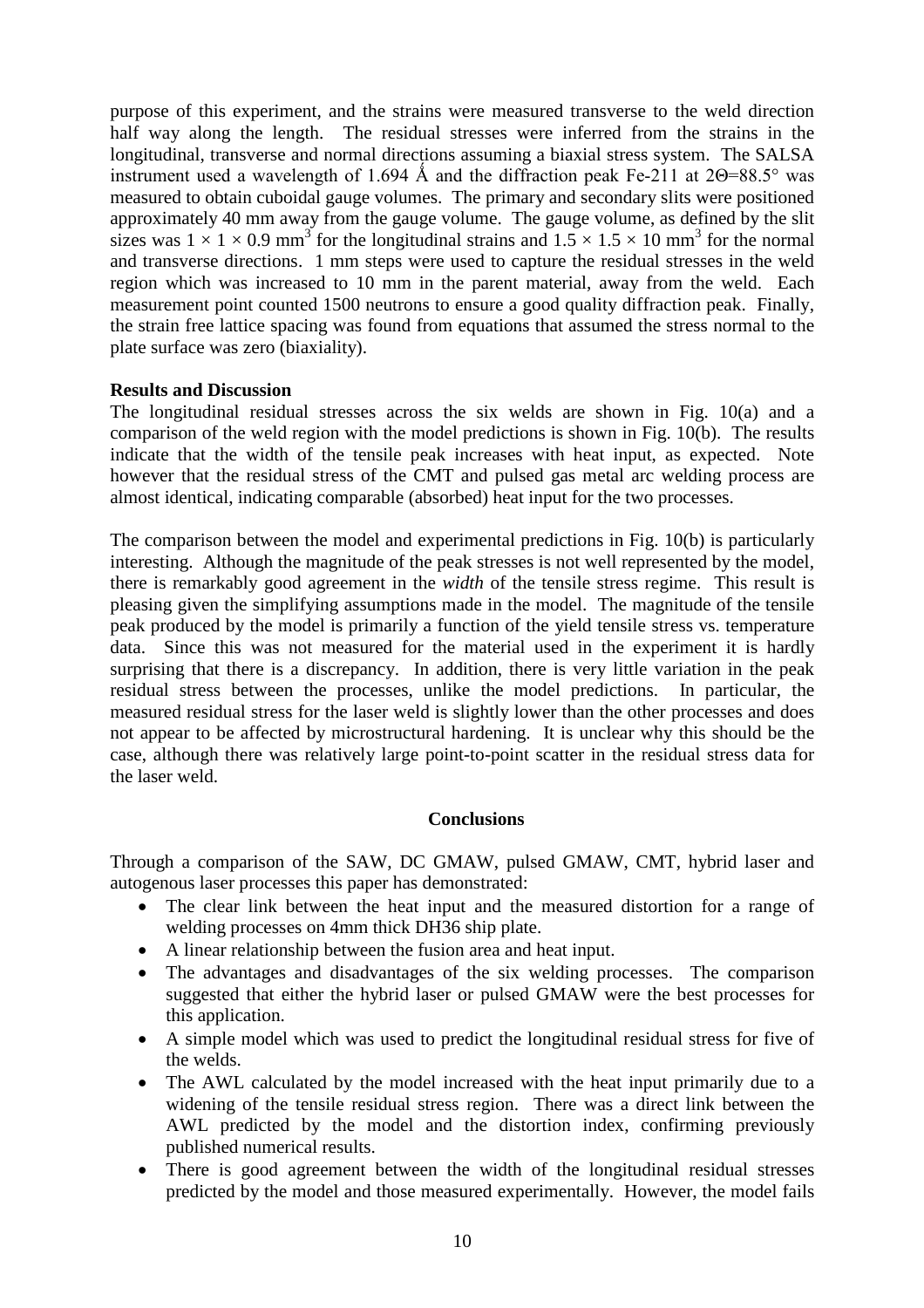to predict the peak residual stress values correctly which is primarily due to poor yield stress vs. temperature data used in the model.

#### **Acknowledgements**

The authors wish to thank Flemming Nielsen, Brian Brookes, and David Archer from Cranfield University who assisted in the experimental work.

#### **References**

1. K. Masubuchi: 'Analysis of Welded Structures', 642; 1981, Oxford, England, Pergamon Press.

2. D. Radaj: 'Heat Effects of Welding', 1992, New York, Springer.

3. N. A. McPherson: *Journal of Ship Production,* 2007, **23**, 94-117.

4. R. D. James, R. C. Harvey and K. Kyle: 'Guidelines for the Control of Distortion in Thin Ship Structures', Report 42372GDE TDL-98-01, EWI, Columbus, Ohio, 1999.

5. P. Michaleris and A. DeBiccari: *Welding Journal,* 1997, **76**, 172-s-181-s.

6. S. M. Kelly, R. P. Martukanitz, P. Michaleris, M. Bugarewicz, T. D. Huang and L. Kvidahl: *Journal of Ship Production,* 2006, **22**, 105-109.

7. N. A. McPherson, N. Suarez-Fernandez, D. W. Moon, C. P. H. Tan, C. K. Lee and T. N. Baker: *Science and Technology of Welding and Joining,* 2005, **10**, 460-467.

8. D. A. Price, S. W. Williams, A. Wescott, C. J. C. Harrison, A. Rezai, A. Steuwer, M. Peel, P. Staron and M. Koçak: *Science and Technology of Welding and Joining,* 2007, **12**, 620-633.

9. M. Mochizuki, T. Hattori and K. Nakakado: *Journal of Engineering Materials and Technology, Transactions of the ASME,* 2000, **122**, 108-112.

10. A. S. M. Y. Munsi, A. J. Waddell and C. A. Walker: *Strain,* 2001, **37**, 141-149.

11. T. Nagy, S. W. Williams, P. A. Colegrove, I. Fafiolu and C. R. Ikeagu: Proc. 2nd International Workshop on 'Thermal Forming and Welding Distortion', Bremen, Germany, 22-23 April 2008.

12. S. Kou: 'Welding Metallurgy', 461; 2003, New York, USA, Wiley-Interscience.

13. P. W. Fuerschbach: *Welding Journal,* 1996, **75**, 24-s.

14. P. Michaleris, L. Zhang, S. R. Bhide and P. Marugabandhu: *Science and Technology of Welding and Joining,* 2006, **11**, 707-716.

15. P. Dong: *Science and Technology of Welding & Joining,* 2005, **10**, 389-398.

16. J. Goldak, J. Zhou, S. Tchernov, D. Downey, S. Wang and B. He: Proc. International Conference on 'Trends in Welding Research', Pine Mountain, GA, 16-20 May 2005, Materials Park, OH, USA, 531-539.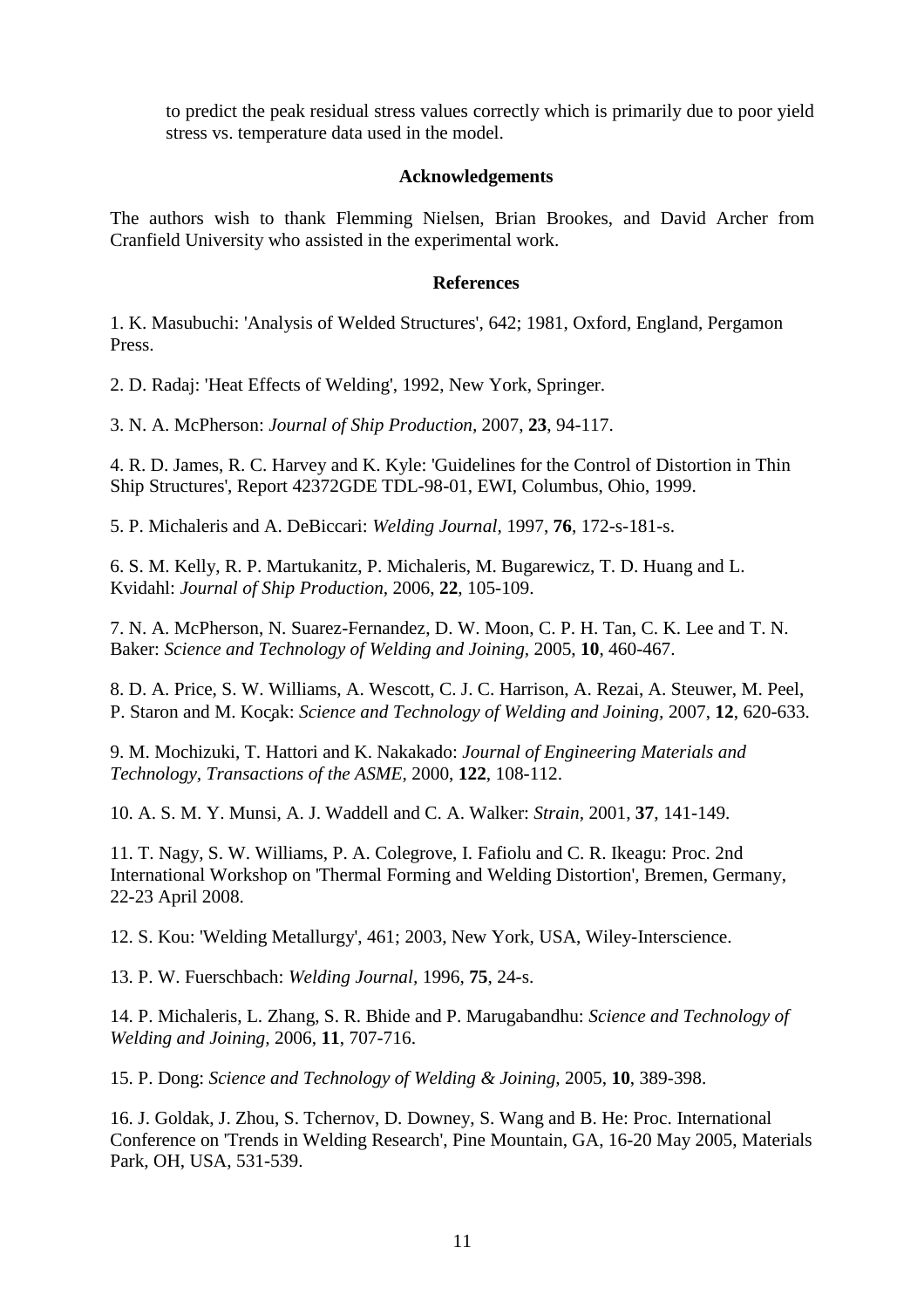17. D. G. Richards, P. B. Pragnell, P. J. Withers, S. W. Williams, A. Wescott and E. C. Oliver: *Materials Science Forum,* 2007, **539-543**, 4025-4030.

18. R. V. Preston, H. R. Shercliff, P. J. Withers and S. Smith: *Acta Materialia,* 2004, **52**, 4973-4983.

19. N. A. McPherson, K. McGibbon and S. W. Wen: *Science and Technology of Welding and Joining,* 2006, **11**, 191-199.

20. D. Camilleri, T. Comlekci and T. G. F. Gray: *Journal of Strain Analysis for Engineering Design,* 2005, **40**, 161-176.

21. J. Goldak, A. Chakravarti and M. Bibby: *Metallurgical Transactions. B, Process Metallurgy,* 1984, **15 B**, 299-305.

22. W. M. Steen, J. Dowden, M. Davis and P. Kapadia: *J. Phys. D,* 1988, **21**, 1255-1260.

23. J. A. Goldak and M. Akhlaghi: 'Computational Welding Mechanics', 316; 2005, New York, Springer.

24. A. Joseph, D. Harwig, D. F. Farson and R. Richardson: *Science and Technology of Welding and Joining,* 2003, **8**, 400-406.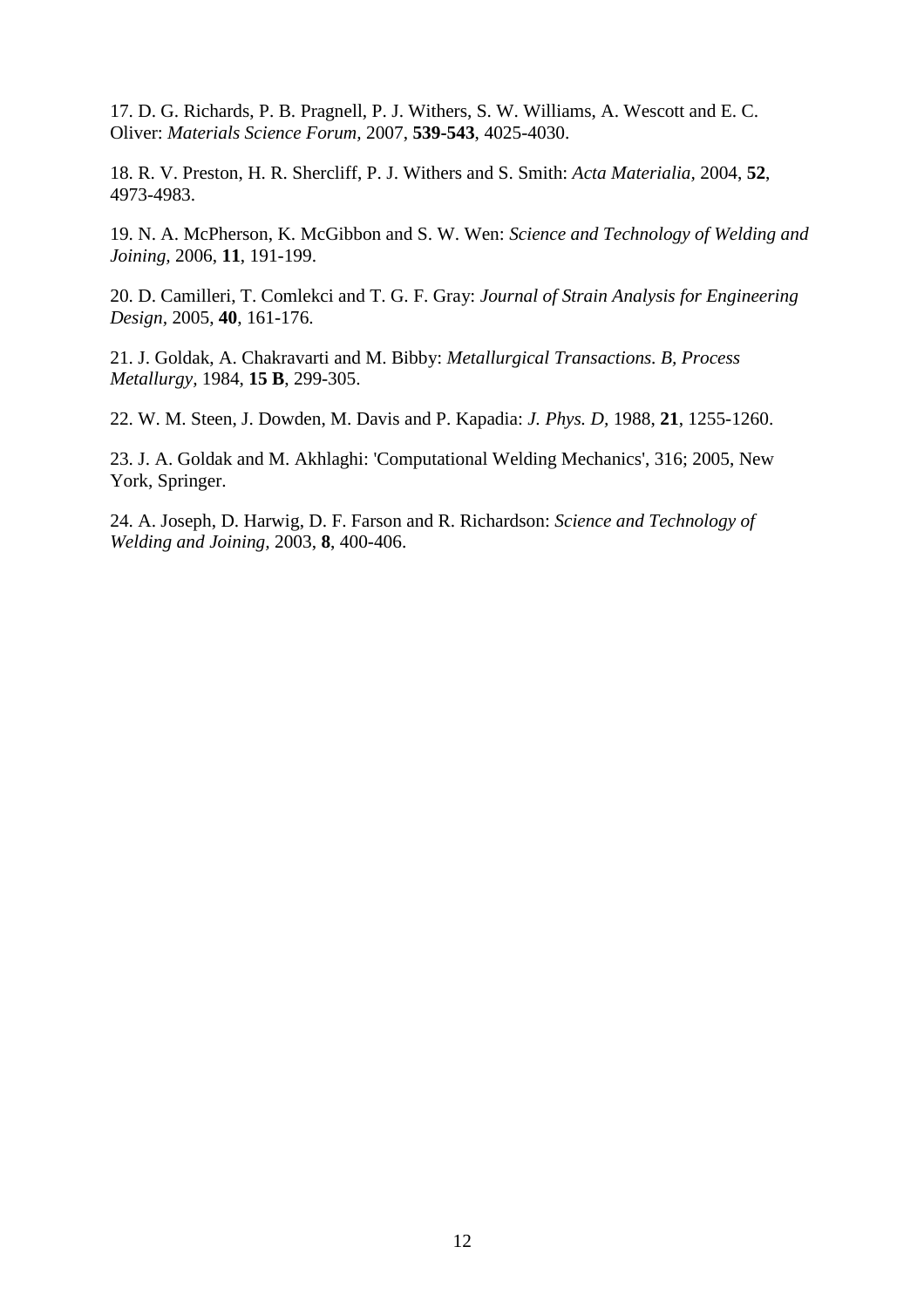<span id="page-12-0"></span>Table 1 Composition ranges of DH36 steel.

|      | Mn     | Si     |             |     |     | Nb                                                                                                | Cu | Ni | Mo | Fe  |
|------|--------|--------|-------------|-----|-----|---------------------------------------------------------------------------------------------------|----|----|----|-----|
| 0.18 | 0.9    | 0.1    | $\mid$ 0.04 |     |     | $\vert 0.04 \vert 0.015 \vert 0.015 \vert 0.05 \vert 0.35 \vert 0.20 \vert 0.40 \vert 0.08 \vert$ |    |    |    | Rem |
| max  | $-1.6$ | $-0.5$ | max         | max | min | 0.05                                                                                              |    |    |    |     |

<span id="page-12-1"></span>Table 2 Details of welding processes and parameters used.

| <b>Process</b>                   | <b>SAW</b> | <b>DC</b>                | <b>Pulsed</b>            | <b>CMT</b>        | <b>Hybrid Laser</b>      | <b>Autogenous</b> |
|----------------------------------|------------|--------------------------|--------------------------|-------------------|--------------------------|-------------------|
|                                  |            | <b>GMAW</b>              | <b>GMAW</b>              |                   |                          | Laser             |
| Machine                          | Starmatic  | <b>ESAB</b>              | <b>ESAB</b>              | Fronius           | IPG YLR-8000             | <b>IPG YLR-</b>   |
| Type                             | 1300DC     | Aristo                   | Aristo                   | Transpuls         | fibre laser with         | 8000 fibre        |
|                                  |            | 450/                     | 450/                     | Synergic          | <b>Lincoln Power</b>     | laser             |
|                                  |            | <b>LUD</b>               | <b>LUD</b>               | 5000 CMT          | Wave                     |                   |
|                                  |            | 450                      | 450                      | power supply      | 455M/STT                 |                   |
|                                  |            |                          |                          | with VR700        | operating in             |                   |
|                                  |            |                          |                          | wire CMT          | pulsed mode.             |                   |
|                                  |            |                          |                          | feeder            |                          |                   |
| Contact                          | 20         | 12                       | 12                       | 12                | $20,69^{\circ}$ to laser |                   |
| tip to                           |            |                          |                          |                   | torch.                   |                   |
| work                             |            |                          |                          |                   |                          |                   |
| distance                         |            |                          |                          |                   |                          |                   |
| (mm)                             |            |                          |                          |                   |                          |                   |
| Welding                          | 1.125      | 0.667                    | 0.8                      | 0.618             | 2.5                      | 2.5               |
| speed                            |            |                          |                          |                   |                          |                   |
| $\left(\text{m min}^{-1}\right)$ |            |                          |                          |                   |                          |                   |
| <b>WFS</b>                       | 1.4        | 7.6                      | 8.5                      | 6.9               | 11.43                    |                   |
| $(m min-1)$                      |            |                          |                          |                   |                          |                   |
| Average                          | 503.5      | 278                      | 281                      | 232               | 270                      |                   |
| Current                          |            |                          |                          |                   |                          |                   |
| (A)                              |            |                          |                          |                   |                          |                   |
| Average                          | 35         | 25.5                     | 27.5                     | 16.5              | 25                       |                   |
| Voltage                          |            |                          |                          |                   |                          |                   |
| (V)                              |            |                          |                          |                   |                          |                   |
| <b>Gas Flow</b>                  |            | 15                       | 15                       | 15                | 12                       | 12                |
| $(\text{L min}^{-1})$            |            |                          |                          |                   |                          |                   |
| Laser                            |            | $\overline{\phantom{a}}$ | $\overline{\phantom{0}}$ | $\qquad \qquad -$ | 4.5                      | 4.5               |
| power                            |            |                          |                          |                   |                          |                   |
| (kW)                             |            |                          |                          |                   |                          |                   |
| Laser                            |            |                          |                          |                   | 0.63                     | 0.63              |
| spot size                        |            |                          |                          |                   | (uniform)                | (uniform)         |
| (mm)                             |            |                          |                          |                   |                          |                   |
| Focus                            |            |                          |                          |                   | On top surface.          | On top            |
| position                         |            |                          |                          |                   | Angle between            | surface           |
|                                  |            |                          |                          |                   | the torch and            |                   |
|                                  |            |                          |                          |                   | the laser was            |                   |
|                                  |            |                          |                          |                   | set at 31 <sup>o</sup> . |                   |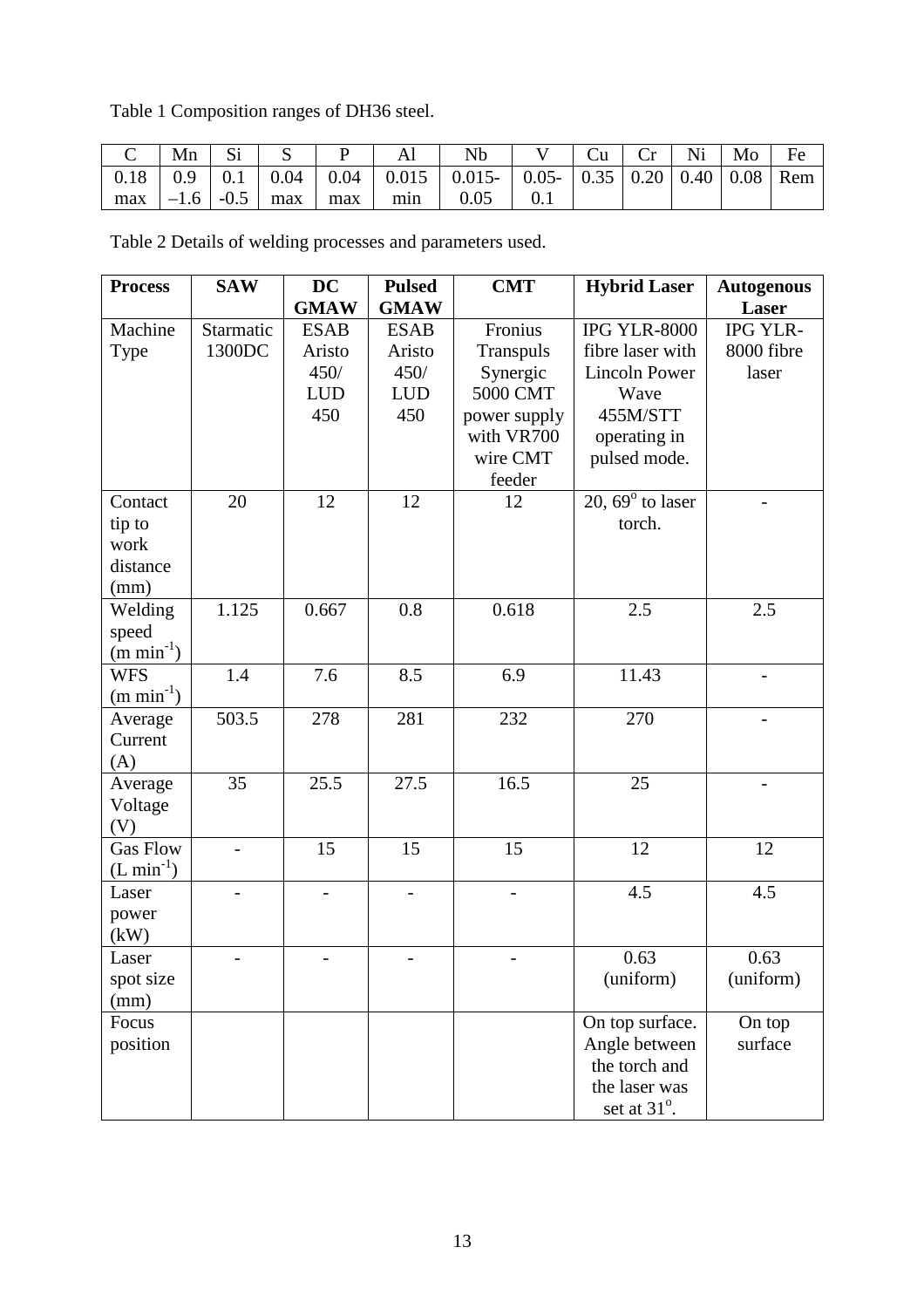Table 3 Subjective comparison of the six welding processes.

| <b>Process</b>          | <b>Edge Prep</b> | <b>Welding Position   Safety</b> |           | Cost      | <b>Productivity</b> | Mechanical        | <b>Quality</b> | <b>Heat Input</b> | <b>Distortion</b> |
|-------------------------|------------------|----------------------------------|-----------|-----------|---------------------|-------------------|----------------|-------------------|-------------------|
|                         |                  |                                  |           |           |                     | <b>Properties</b> |                |                   |                   |
| <b>SAW</b>              | None             | Down hand                        | Standard  | Medium    | Medium              | Good              | Good           | Very high         | Very High         |
| DC GMAW                 | None             | Down hand                        | Standard  | Low       | Medium              | Good              | Poor           | High              | High              |
| Pulsed GMAW             | None             | Any                              | Standard  | Low       | Medium              | Good              | Good           | High              | Medium            |
| <b>CMT</b>              | V-Butt           | Any                              | Standard  | Medium    | Low to medium       | Good              | Good           | Medium            | Medium            |
| <b>Hybrid Laser</b>     | None             | Any                              | Very high | Very High | High                | Good              | Good           | Low               | Low               |
| <b>Autogenous Laser</b> | None             | Any                              | Very high | High      | High                | Poor              | Poor           | Low               | Low               |

<span id="page-13-0"></span>

**Key**<br>□ Good

□ Fair Poor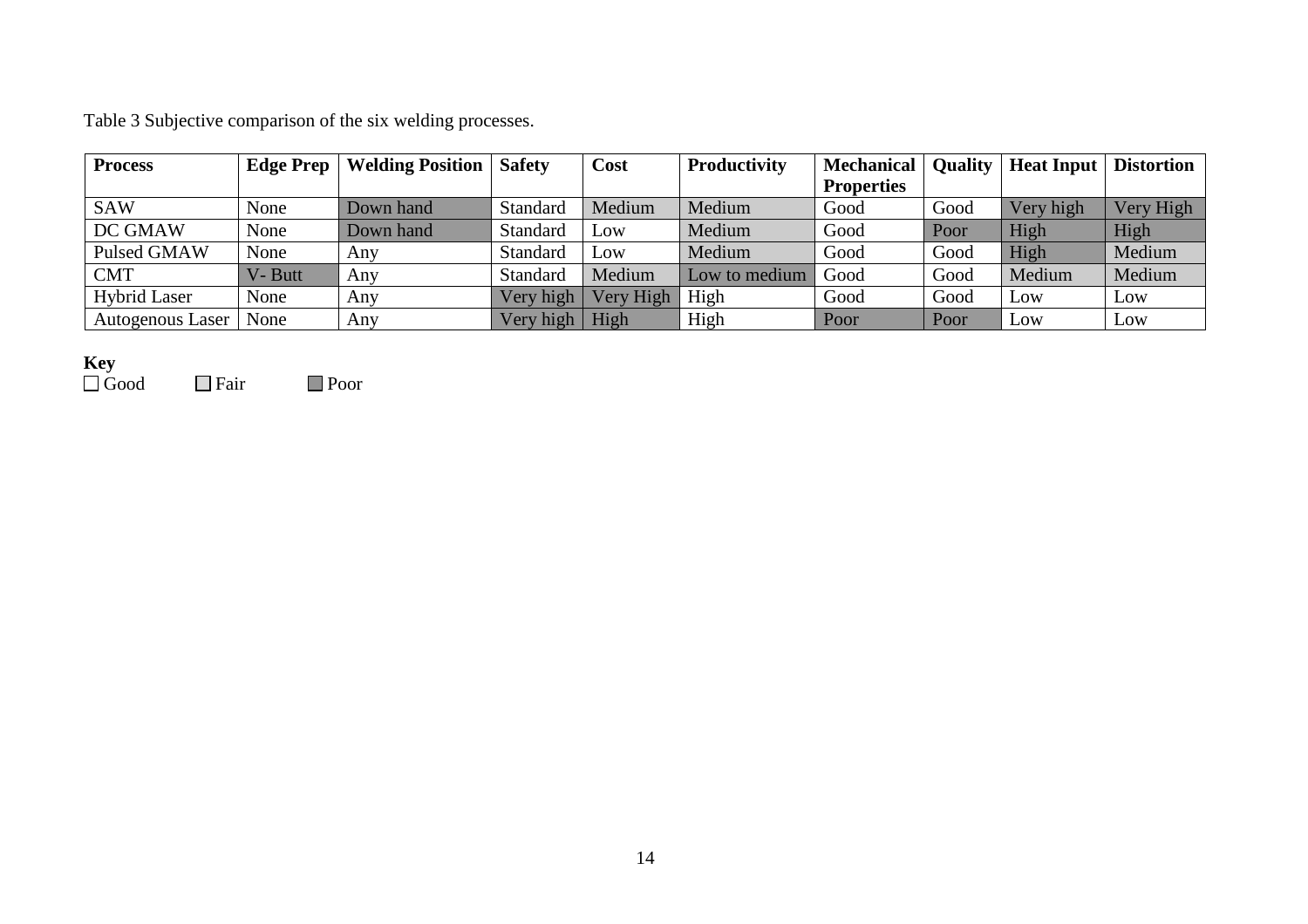| <b>Process</b>      | $a$ (mm)            | $c_f$ (mm)            | $c_b$ (mm)         |  |  |
|---------------------|---------------------|-----------------------|--------------------|--|--|
|                     | (Half width of weld | (Size of weld pool in | (Size of weld pool |  |  |
|                     | pool)               | front of arc)         | behind arc)        |  |  |
| <b>GMAW</b>         |                     |                       | 18                 |  |  |
| <b>Pulsed GMAW</b>  |                     |                       |                    |  |  |
| <b>CMT</b>          |                     |                       | 14                 |  |  |
| <b>Hybrid Laser</b> | 3.5                 |                       | 15                 |  |  |
| Autogenous          |                     |                       |                    |  |  |
| Laser               |                     |                       |                    |  |  |

<span id="page-14-0"></span>Table 4 Size parameters used in heat source model.

<span id="page-14-2"></span><span id="page-14-1"></span>Table 5 Assumed room temperature yield strength for the different welding processes.

| <b>Welding</b><br><b>Process</b> | <b>Average Weld Metal</b><br>Hardness $(HV 0.2)$ | <b>Approximate Tensile</b><br><b>Strength (MPa)</b> | <b>Approximate Yield</b><br><b>Strength (MPa)</b> |
|----------------------------------|--------------------------------------------------|-----------------------------------------------------|---------------------------------------------------|
| <b>GMAW</b>                      | 224                                              | 715                                                 | 451                                               |
| Pulsed                           |                                                  |                                                     |                                                   |
| <b>GMAW</b>                      | 234                                              | 785                                                 | 495                                               |
| <b>CMT</b>                       | 226                                              | 738                                                 | 465                                               |
| <b>Hybrid Laser</b>              | 258                                              | 820                                                 | 517                                               |
| Autogenous                       |                                                  |                                                     |                                                   |
| Laser                            | 414                                              | 1390                                                | 876                                               |

<span id="page-14-3"></span>Table 6 Weld efficiency and convective heat transfer coefficients used in numerical model.

|                        |                         | <b>Convective Heat Transfer Coefficient (W)</b> |
|------------------------|-------------------------|-------------------------------------------------|
| <b>Welding Process</b> | Weld Efficiency $(\% )$ | $m^2K^{-1}$                                     |
| <b>GMAW</b>            |                         | 100                                             |
| Pulsed GMAW            | 58                      |                                                 |
| CMT                    | 90                      |                                                 |
| <b>Hybrid Laser</b>    |                         |                                                 |
| Autogenous Laser       |                         | 80                                              |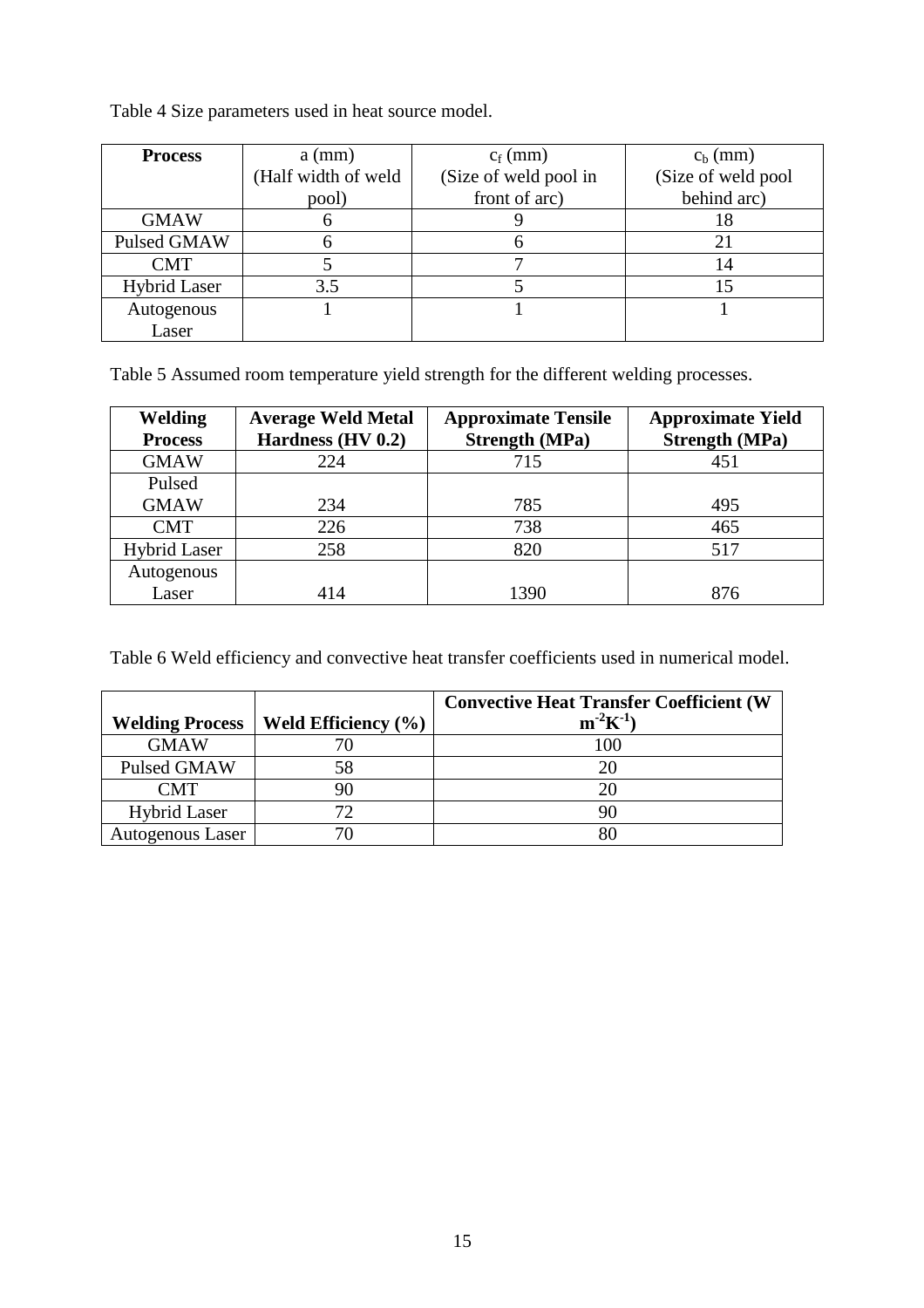

<span id="page-15-0"></span>Fig. 1 Stresses near a typical weld: (a) thermal stresses during and (b) longitudinal residual stresses after welding.

<span id="page-15-1"></span>

Fig. 2 Clamping arrangement for plates.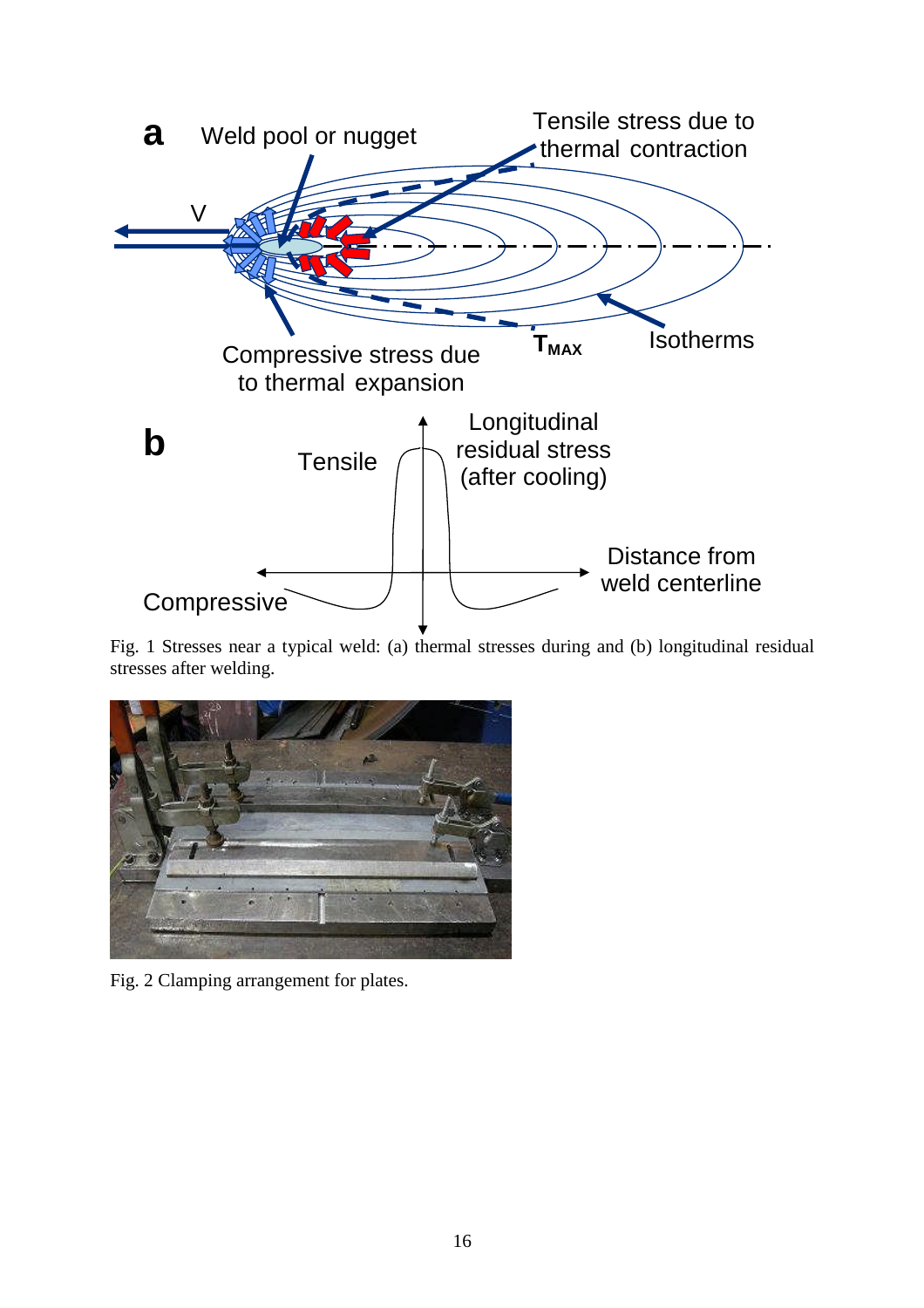

<span id="page-16-0"></span>Fig. 3 Measured distortion profile for SAW



<span id="page-16-1"></span>Fig. 4 (a) Distortion index (trend line for textbook efficiencies) and (b) fusion zone area vs. the heat input.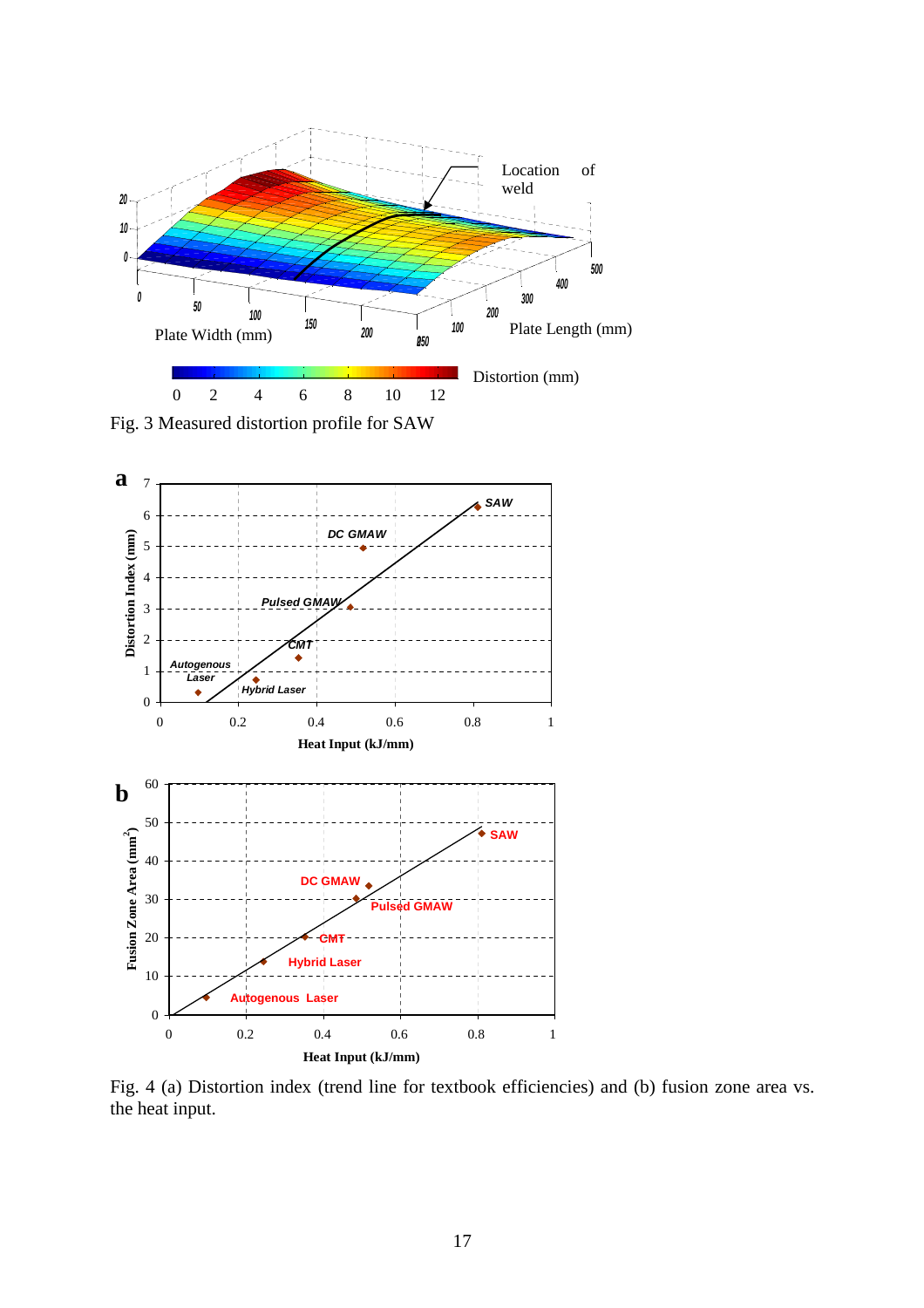

<span id="page-17-0"></span>Fig. 5 Comparison of (a) peak temperature, (b) longitudinal residual stress, and (c) hardness between the different welding processes.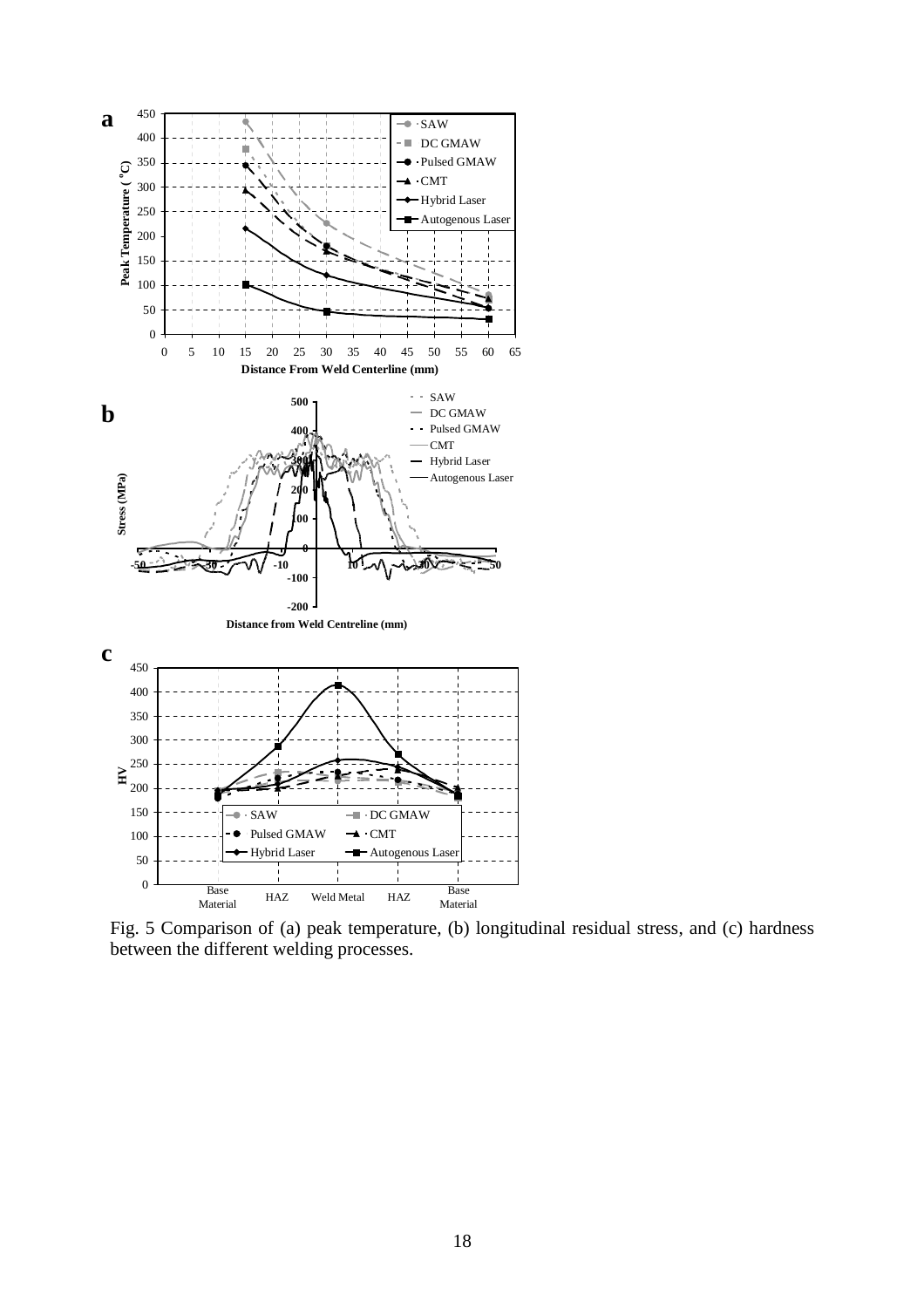

<span id="page-18-0"></span>Fig. 6 Division of thermal solution for sequential stress analysis.



<span id="page-18-1"></span>Fig. 7 Definition of coordinate system and coefficients used for heat source.



<span id="page-18-2"></span>Fig. 8 Predicted longitudinal residual stress.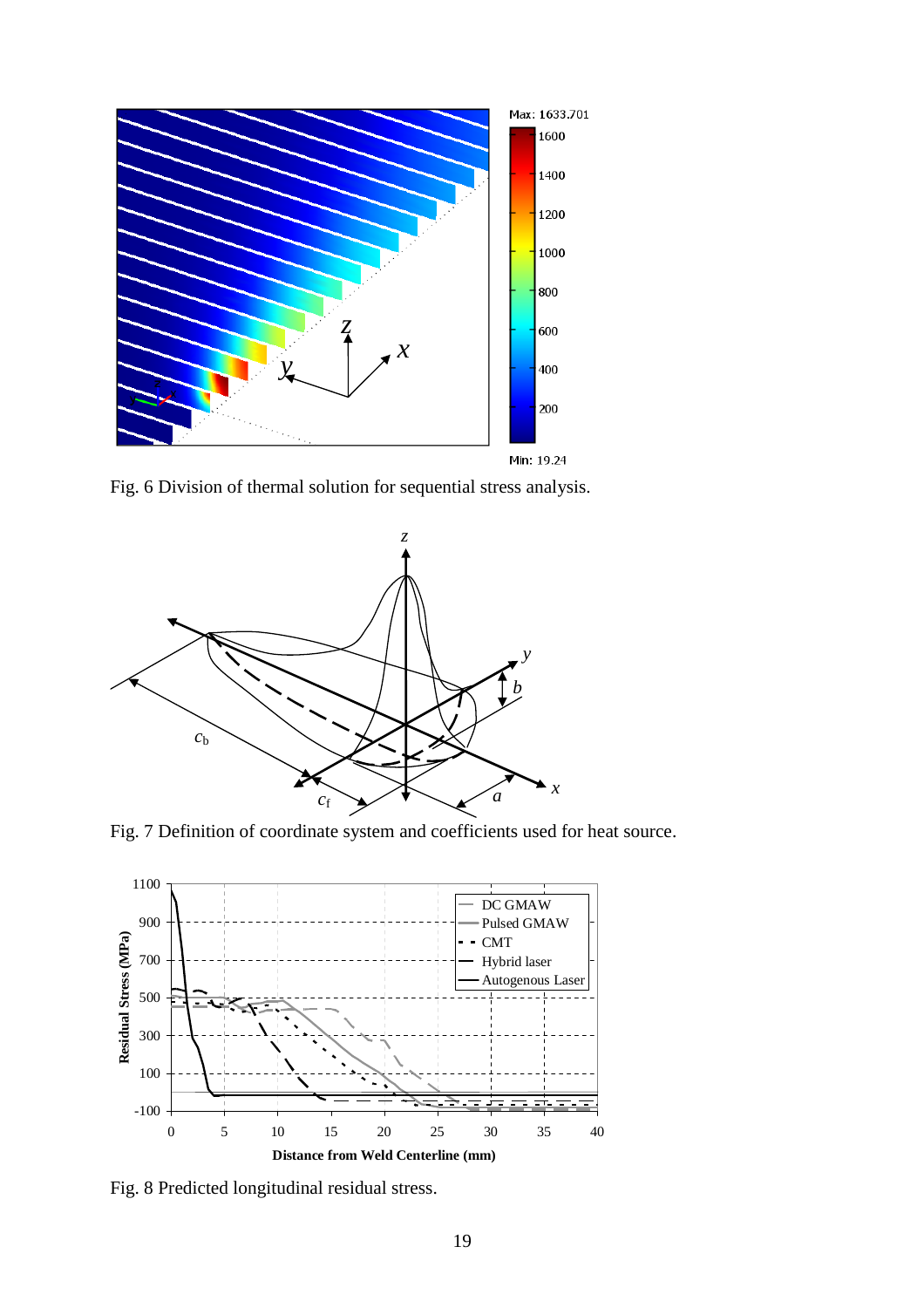

<span id="page-19-0"></span>Fig. 9 Correlation between the distortion index and the AWL.